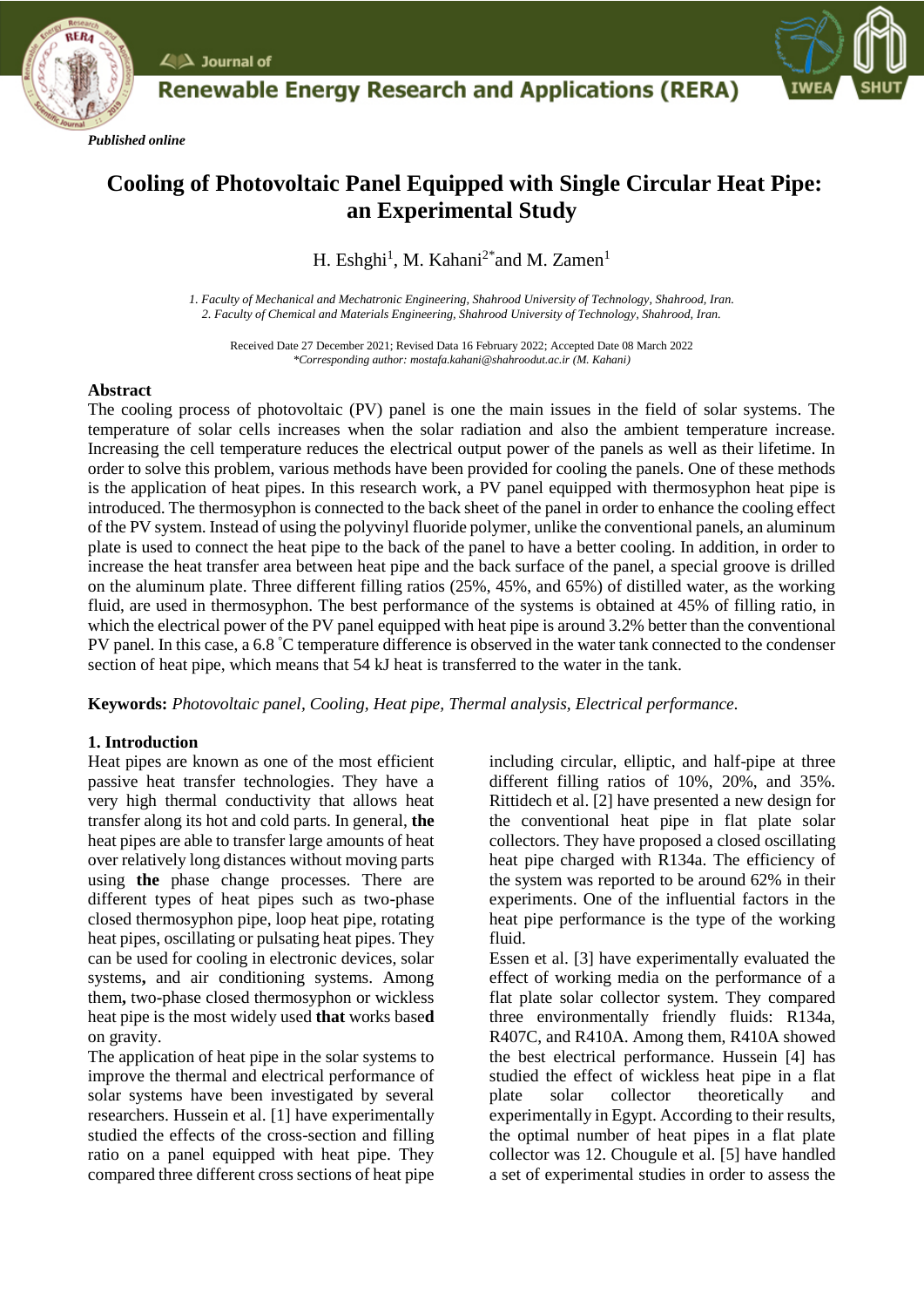influence of carbon nanotubes (CNTs) in different concentrations on the performance of heat pipes. At 0.6 vol.% of CNTs in distilled water, the best performance of heat pipe was obtained. Zhang et al. [6] have presented a theoretical model for PV panel equipped with heat pipe. The model was able to predict the experimental results well with an average error of 16%. The effects of various parameters including the water flow rate, cell coverage factor, and distance between the heat pipes and also different adsorbent coatings on the polymer plate of panel have been evaluated by Zhang et al. [7]. Moradgholi et al. [8] have used thermosyphon heat pipes to cool the solar panel. 30° and 40° were chosen as the inclination angle of heat pipes. Methanol and acetone were used as the working fluid, and the experiments were done in the spring and summer. The 16.35% and 45.14% thermal efficiency in the spring and summer was reported by them, respectively.

It is worth mentioning that one of the key parameters in the cooling process of panels equipped with heat pipes is the tank volume located in the condenser section. Zhang *et al*. [9] have compared the three different tank volumes of 30 L, 50 L, and 80 L for their system. Among them, the water tank with a capacity of 80 L showed the best performance. In this case, the maximum efficiency of the system was about 67.50%. Hu *et al*. [10] have considered two different types of heat pipes, one with wicks and another with wire meshed. They observed that the performance of the heat pipe with wick was more sensitive than wire meshed on low slopes. Hou *et al*. [11] have developed a cooling method for PV, in which a micro-heat pipe array is connected to the back of the panel. The electrical efficiency of their designed system was about 13%, while the thermal efficiency of the system was around 40% and 20% in the summer and winter, respectively. Habeeb *et al*. [12] have designed and compared two different PV systems including a conventional panel and a PV equipped with four thermosyphon heat pipes. The heat pipes charged with distilled water as the working fluid, the filling ratio was set on 55%, and a volume of tank was about 16.2 L. They found that the PV panel with heat pipes cooled the PV around 15-35% better than the conventional one, and also the electrical efficiency was about 14-11% better. Moradgholi *et al*. [13] have employed the  $Al_2O_3/methanol$  nanofluid in (1, 1.5, and 2 wt.%) concentrations) in heat pipes with four different filling ratios varied 30-60%, to enhance the cooling of the PV systems.

The optimal performance of cooling was observed for 50% filling ratio and 1.5 wt.% of nanofluid. The

electrical power and surface temperature of PV equipped with heat pipes were 1.42 W more and 14.52 °C cooler than the conventional PV at the optimal conditions.

Engin *et al*. [14] have experimentally investigated the cooling effect of PV using thermosyphon heat pipe. Water and ethanol were compared as the working fluid. According to the test results, the highest power values of 10.49 W, 10.56 W**,** and 10.56 W were obtained for simple panel, PV with water heat pipe**,** and PV with ethanol heat pipe, respectively. In a theoretical review, Tawfiq Ibrahim *et al*. [15] have evaluated a cooled photovoltaic panel using a thermosyphon heat pipe using acetone as the working medi**um**. According to their simulation results, the average electrical, thermal**,** and overall efficiency were 12.52**%**, 43.75**%,** and 56.27%. The thermal and electrical efficiencies were 21.9% and 14.2%, respectively**,** better than **the** conventional water-based PVT systems**.**

Al Hasnawi *et al*. [16] have experimentally assessed the effect of two modes, with and without heat pipe technique, on the electrical output of the photovoltaic panel. The application **of** heat pipe was able to increase the power generation of the PV panel by about 7.8% and the efficiency by about 3.3%. Zhang *et al*. [17] have evaluated the effect of inclination angle on the thermal performance of PVT equipped with heat pipe, theoretically and experimentally. The optimal inclination angle was obtained to be 40 degrees in their study.

In the current work, the application of thermosyphon to enhance the cooling ability of PV is investigated. In addition, a new designed of cooling section is presented by application of aluminum plate as the back plate instead of using the conventional polyvinyl fluoride polymer. In order to have a better comparison, the cooling performance of the conventional panel and also panel equipped with thermosyphon, in the same weather conditions are investigated.

### **2. System Description**

In this experimental work, two similar solar panels with the dimensions of  $110 \times 1200$  mm were used. Aluminum sheets were considered to maintain and install the panel on the structure. The net surface area that was directly exposed to the solar radiation was  $90 \times 1200$  mm. The panels were made of three main parts: glass cover, solar cell, and aluminum plate. 21 series of mono-crystalline solar cells with dimensions of  $78 \times 56$  mm were considered for the panel section, and the thickness of aluminum plate was 3.0 mm. In order to intensify the heat transfer between the thermosyphon wall and the panel, a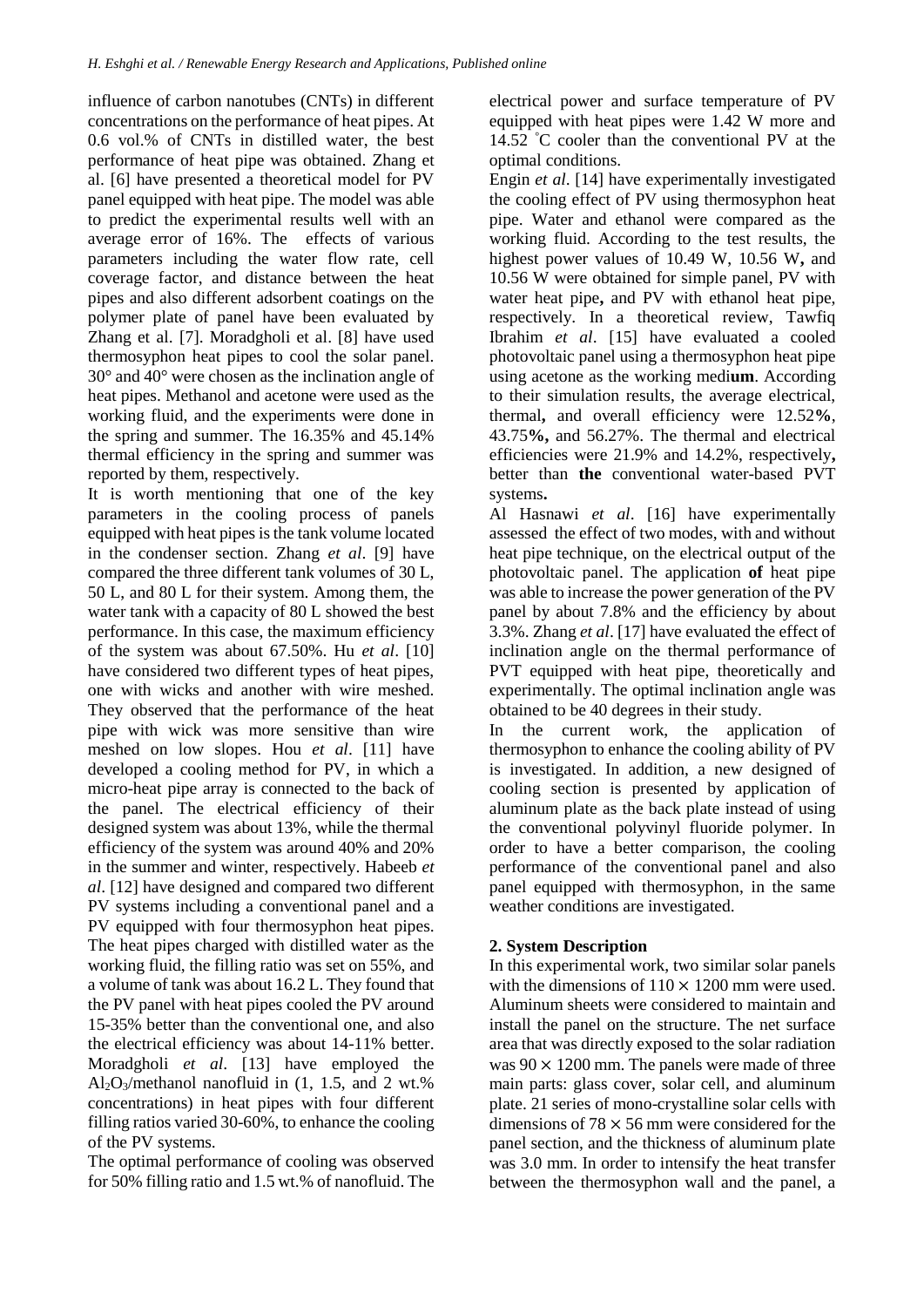longitudinal groove was drilled up to 1.5 mm of the aluminum plate thickness. Then the heat pipe could be easily placed inside the groove with direct contact by aluminum plate. The layout of heat pipe placed in the groove is shown in figure 1.



**Figure 1. Schematic representation of heat pipe layout in PV system.**

The aluminum plate was anodized to increase the surface roughness, and also have a better connection between the plate and the solar cells. This process improves the heat transfer rate in PV equipped with heat pipe. The specifications of the panels is tabulated in table 1.

**Table 1. Operational data at STC PV test.**

| <b>Parameters</b>                         | Values  |
|-------------------------------------------|---------|
| Voltage at maximum power point $(V_{mp})$ | 11.55 V |
| Current at maximum power point $(I_{mn})$ | 2.4A    |
| Nominal power                             | 26.5 W  |
| Open-circuit voltage $(V_{\text{oc}})$    | 13.65 V |
| Short-circuit current $(I_{sc})$          | 2.65 A  |

The copper thermosyphon heat pipe used is this work had a circular cross-section with 10 mm diameter and 0.7 mm thickness. The total length of the pipe was 1500 mm. The length of the evaporator, adiabatic, and condenser sections of thermosyphon was 1200 mm, 50 mm, and 250 mm, respectively. Two valves were connected to the both ends of the pipe, one for the fluid injection and draining and another for the vacuum process. It should be noted that the sealing and aeration test were performed immediately after the set up construction to ensure about the proper operation of the system.

The condenser section of heat pipe was immerge in a PVC tank with an outer diameter of 110 mm and a thickness of 32 mm. The length of the water tank was set to be equal to the length of the condenser section, 250 mm. For a better contact between the thermosyphon and the panel, silicone paste was used between the pipe and the aluminum surface. In order to minimize the heat loss to the environment, 40 mm of polyethylene insulation was considered in the back of the plate. Also 30 mm thickness of the same insulation was applied around the water tank. The schematic representation of PV panel equipped with heat pipe is depicted in figure 2.



**Figure 2. Schematic representation of a PV panel equipped with heat pipe.**

In order to investigate the effect of heat pipe on panel cooling, a conventional panel with the same dimensions was considered next to the PV equipped with heat pipe. Both types of constructed PVs were evaluated simultaneously for a better comparison. In figure 3, a photo of conventional PV and PV equipped with heat pipe and their layout on the system are shown.



**Figure 3. Pphoto of conventional PV and PV equipped with heat pipe and their layout on system.**

All experiments were done in the Shahrood city, Iran. The thermosyphon was evacuated well by a vacuum pump, and then the distilled water as the working fluid was injected into the pipe. Also the PVC tank was filled with 1.9 L of water. In order to measure the solar radiation, a pyranometer with an accuracy of 0.1% was used. The pyranometer was placed on the test structure in line with the solar panel. In addition, in order to measure the wind speed, a wind speed sensor with an accuracy of 2.0% was employed. A digital thermometer model TA-288 with an accuracy of 0.1 °C was used to measure the ambient temperature and water temperature in the tank. Also the amount of voltage and current of the panel was measured and recorded by a digital multimeter.

### **3. Result and discussion**

Three different filling ratios (volume of fluid to volume of the evaporator section) including 25%, 45%, and 65% of distilled water were investigated in this work. Each experiment was performed for a period of 120 minutes. During this time period, the solar radiation varied between 900 W/m<sup>2</sup> and 1000 W/m<sup>2</sup>. The temperature difference of the tank water with respect to the initial temperature for different filling ratios of the working fluid in thermosyphon heat pipe is shown in figure 4. The average ambient temperature measured in these experiments were 23 °C, 25 °C, and 26 °C, and the average wind speeds were 1.45 m/s, 2 m/s, and 1.97 m/s, for 25%, 45%, and 65% of filling ratios, respectively. As it could be seen in figure 4, the temperature differences were 6.8 °C and 6.4 °C for 25% and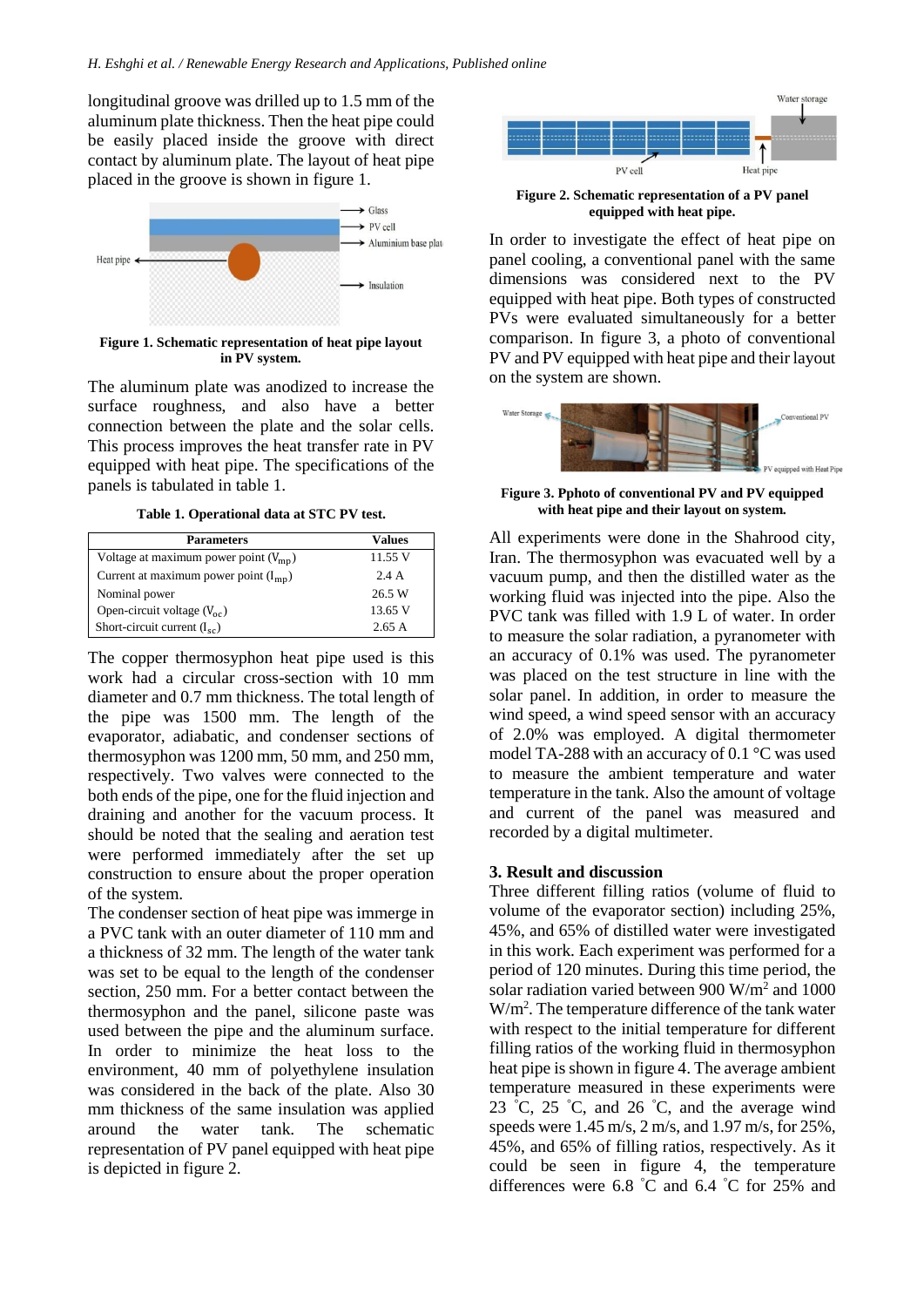45% of filling ratio, respectively. It means that the ability of PV for heat transfer in the case of 25% and 45% filling ratios is similar. However, for the filling ratio of 65%, compared to the other filling ratios, a smaller temperature difference, which was equal to 5 °C was observed. From this figure, it can be concluded that the best performance of the system in terms of temperature differences of tank water is observed for the filling ratio of 45%.



**Figure 4. Temperature change of tank water during a period of 120 min with respect to initial temperature for different filling ratios of working fluid.**

According to the values of temperature difference obtained from the mentioned experiments, the amount of heat transferred to the water in the tank can be calculated by multiplying the mass and specific heat capacity of water into its temperature differences. As presented in figure 5, the best thermal performance is allocated to the 45% of filling ratio, which is equal to around 54.07 kJ, while 50.85 kJ and 39.7 kJ for 25% and 65% of filling ratio is obtained, respectively. It means that 5.9% and 27.7% decrease in the thermal performance of PV equipped with heat pipe system are observed when 25% and 65% filling ratios are applied, instead of 45% of filling ratio, respectively.

In order to evaluate the ability of PV panel equipped with heat pipe, the output electrical power of both equipped panel and conventional PV for 25% of filing ratio are depicted in figure 6. Since the test panel was not initially at stable electrical conditions, the first 30 min of each experiment was considered for stabilization, and the values of this period were not taken into account in the calculation.



**Figure 5. Heat transferred to tank water.**



**Figure 6. Changes in electrical power for equipped panel with 25% of filling ratio and the conventional one.**

The conventional panel was installed without insulation, and the effect of natural convection is important. Thus for the first 15 min, the output electrical power of conventional panel is slightly higher than the equipped one. However, when time passes and cell temperature increases, the output power of conventional panel is decreased and the equipped panel with heat pipe shows a better performance due to the cooling done by the heat pipe in the system. The average electrical powers were 11.03 W and 11.35 W for the conventional panel and equipped panel, respectively, which represents 2.88% improvement in the electrical performance for the equipped panel compared to the conventional one.

The electrical output power of the panels for 45% of filling ratio can be seen in figure 7. The average electrical power of the conventional panel is around 10.94 W. However, when the system is equipped with heat pipe, 11.29 W electrical power is obtained, which shows 3.22% improvement compared to conventional one.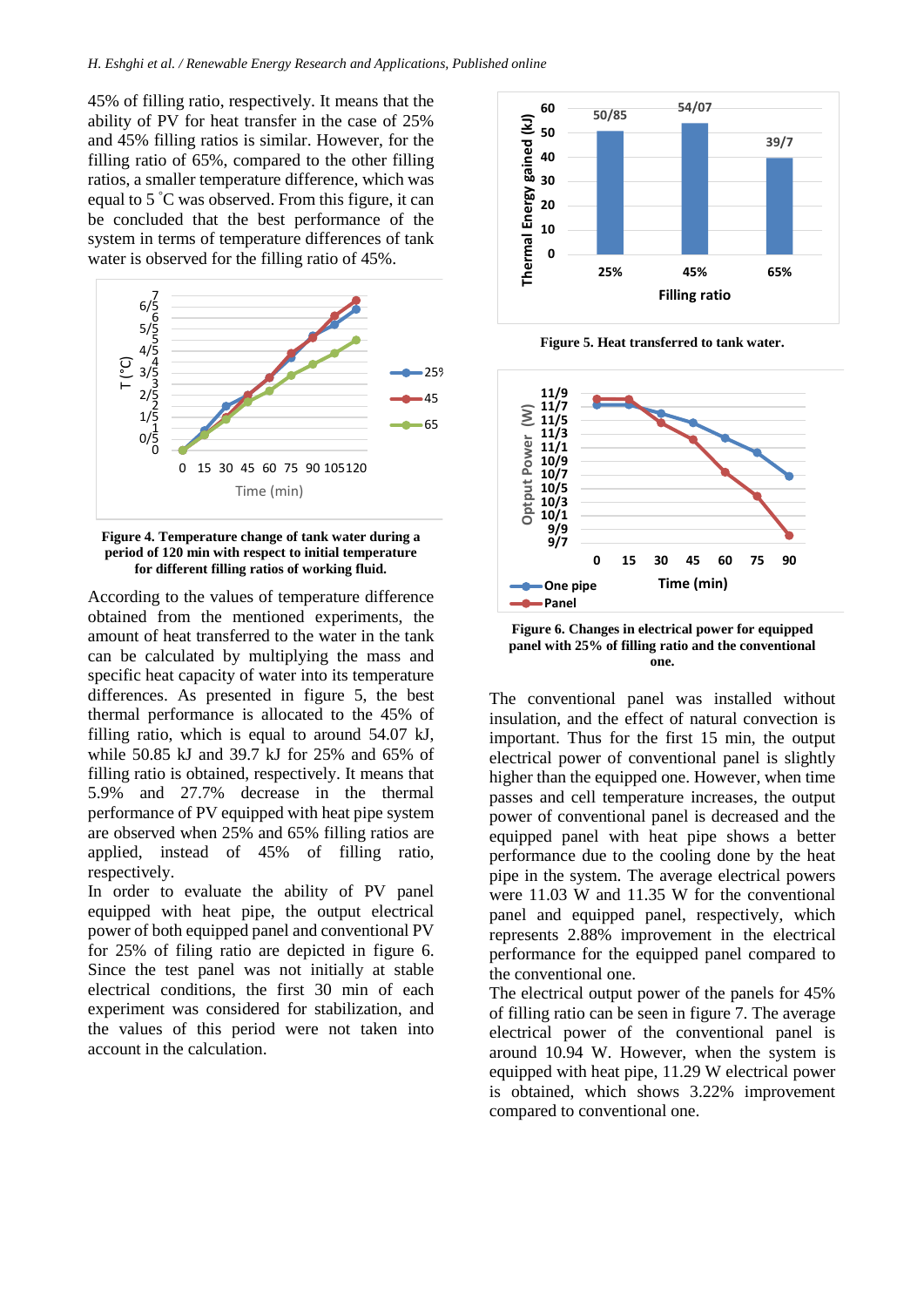

**Figure 7. Changes in electrical power for equipped panel with 45% of filling ratio and the conventional one.**

The similar results in the electrical power output for the filling ratio of 65% can be seen in figure 8. The average amount of electrical power of the conventional panel is 10.55 W and for the cooled panel with heat pipe is around 10.89 W. 3.17% enhancement in the electrical performance is observed by application of heat pipe in PV. By comparison of the results depicted in figures 6-8, it can be easily seen that the cooled panel at the 45% filling ratio shows the best electrical performance among the others filling ratios.

It should be noted that before performing the main tests, the two panels were inspected under the same conditions, without cooling. A similar electrical performance was observed in both cases. However, as described in figures 6-8, the positive effect of application of thermosyphon heat pipe on the electrical performance of the system compared to the conventional panel is easily observable.



**Figure 8. Changes in electrical power for equipped panel with 65% of filling ratio and the conventional one.**

Since the best thermal and electrical performance was achieved for 45% of filling ratio, a daily basis experiment was done in the period of 8:00 to 18:00 on July. The inclination angle was set to be 20° relative to the horizon level, and the average wind velocity was 5.6 m/s. The changes of the solar radiation and also the ambient temperature are shown in figures 9 and 10, respectively. The maximum solar radiation was observed at 13:00 and the maximum ambient temperature was about 35.4 ℃.



**Figure 9. Daily solar radiation changes.**



**Figure 10. Daily ambient temperature changes.**

As shown in figure 11, the initial temperature of the tank water is 27.8 ℃, and at the end of the experiments it reaches 38.8 ℃ . Thus the 11 ℃ temperature difference was obtained during the test. Although the trend of temperature changes in most of the time intervals is increasing, at the end of the experiment, due to the decrease in the ambient temperature and also heat transfer with the environment, is decreased slightly. 82.71 kJ of heat transfer was obtained during this specific daily test.



**Figure 11. Daily storage water temperature changes for 45% filling ratio.**

The output electrical power in the daily test for both the conventional and equipped panels is drawn in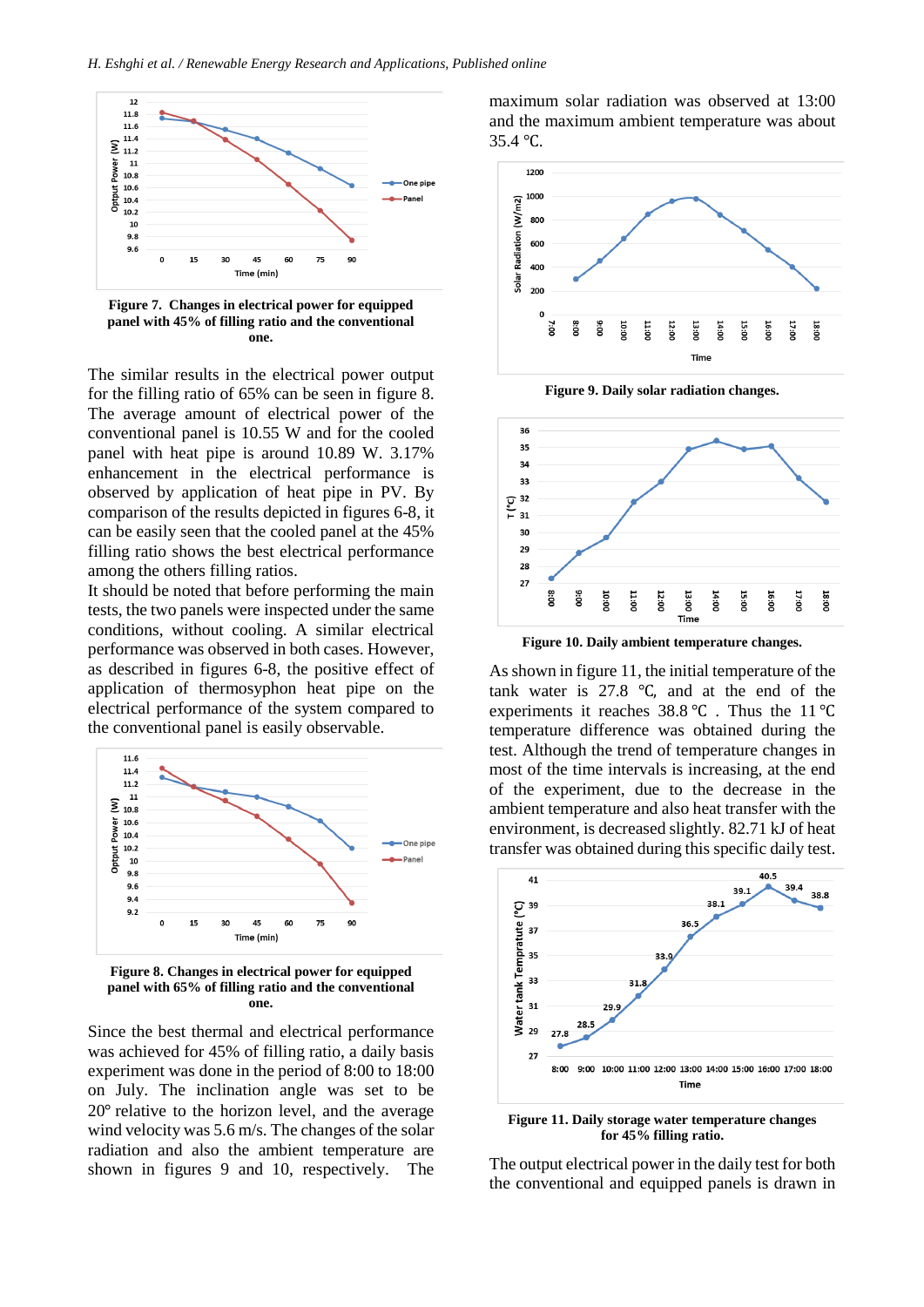figure 12. It is observed that until 13:00, the electrical output power of the conventional panel is higher than the cooled panel. However, after passing this initial time period, the effect of cooling by heat pipe is dominant and shows its ability, Thus the better performance of the cooling panel than the conventional one is observed. By increasing the solar radiation, the temperature of the conventional panel cell is increased too, while in the equipped panel, the cooling of the system by heat pipe occurs, and as a result, the cell temperature decreases compared to the conventional panel.



**Figure 12. Changes in electrical output power versus time for both conventional and equipped panel at filling ratio of 45%.**

It worth mentioning that in this research work, the impact of heat pipes with different cross-sections such as square or triangle was not evaluated. Thus the effect of cooling thermosyphon tubes with different cross-sections on the performance of photovoltaic panels can be investigated in the future to give a better view of the cooling performance in PVs. There is also a need for more economic evaluation in this area.

#### **5. Conclusion**

In this work, the photovoltaic panel equipped with a thermosyphon heat pipe was designed and fabricated. The thermal and electrical performance of equipped panel was experimentally compared with the conventional one. In order to have a better contact between the thermosyphon wall and the panel, a longitudinal groove was applied on the panel, which increased the heat transfer between the back sheet of panel and the pipe. A summary of the results obtained can be stated as follows:

1. Three different filling ratios including 25%, 45%, and 65% of distilled water were investigated as the working fluid. The temperature difference values of tank water were 6.4 °C, 6.8 °C, and 5 °C, respectively, which confirmed that the best performance was observed for 45% of filling ratio.

2. The amount of heat transfer between the panel and the water inside the tank was equal to 50.85, 54 kJ and 39.7 kJ for 25%, 45%, and 65% of filling ratios, respectively.

3. Up to 3.22% enhancement in the electrical output power was obtained when the PV panel equipped with heat pipe was used instead of the conventional panel.

4. 11 ℃ temperature change and 82.71 kJ of heat transfer rate could be gained during the daily test for 45% of filling ratio.

#### **References**

[1] Hussein, H., H. El-Ghetany, and S. Nada, Performance of wickless heat pipe flat plate solar collectors having different pipes cross-sections geometries and filling ratios. Energy conversion and management, 2006. 47(11-12): p. 1539-1549.

[2] Rittidech, S. and S. Wannapakne, Experimental study of the performance of a solar collector by closedend oscillating heat pipe (CEOHP). Applied Thermal Engineering, 2007. 27(11-12): p. 1978-1985.

[3] Esen, M. and H. Esen, Experimental investigation of a two-phase closed thermosyphon solar water heater. Solar energy, 2005. 79(5): p. 459-468.

[4] Hussein, H., Theoretical and experimental investigation of wickless heat pipes flat plate solar collector with cross-flow heat exchanger. Energy Conversion and Management, 2007. 48(4): p. 1266- 1272.

[5] Chougule, S.S., S. Sahu, and A.T. Pise, Thermal performance of two phase thermosyphon flat-plate solar collectors using nanofluid. Journal of solar energy engineering, 2014. 136(1).

[6] Gang, P. et al., A numerical and experimental study on a heat pipe PV/T system. Solar Energy, 2011. 85(5): p. 911-921.

[7] Gang, P. et al., Performance study and parametric analysis of a novel heat pipe PV/T system. Energy, 2012. 37(1): p. 384-395.

[8] Moradgholi, M., S.M. Nowee, and I. Abrishamchi, Application of heat pipe in an experimental investigation on a novel photovoltaic/thermal (PV/T) system. Solar Energy, 2014. 107: p. 82-88.

[9] Zhang, B. et al., Performance analysis of a heat pipe PV/T system with different circulation tank capacities. Applied Thermal Engineering, 2015. 87: p. 89-97.

[10] Hu, M. et al., Experimental study of the effect of inclination angle on the thermal performance of heat pipe photovoltaic/thermal (PV/T) systems with wickless heat pipe and wire-meshed heat pipe. Applied Thermal Engineering, 2016. 106: p. 651-660.

[11] Hou, L. et al., An experimental and simulative study on a novel photovoltaic-thermal collector with